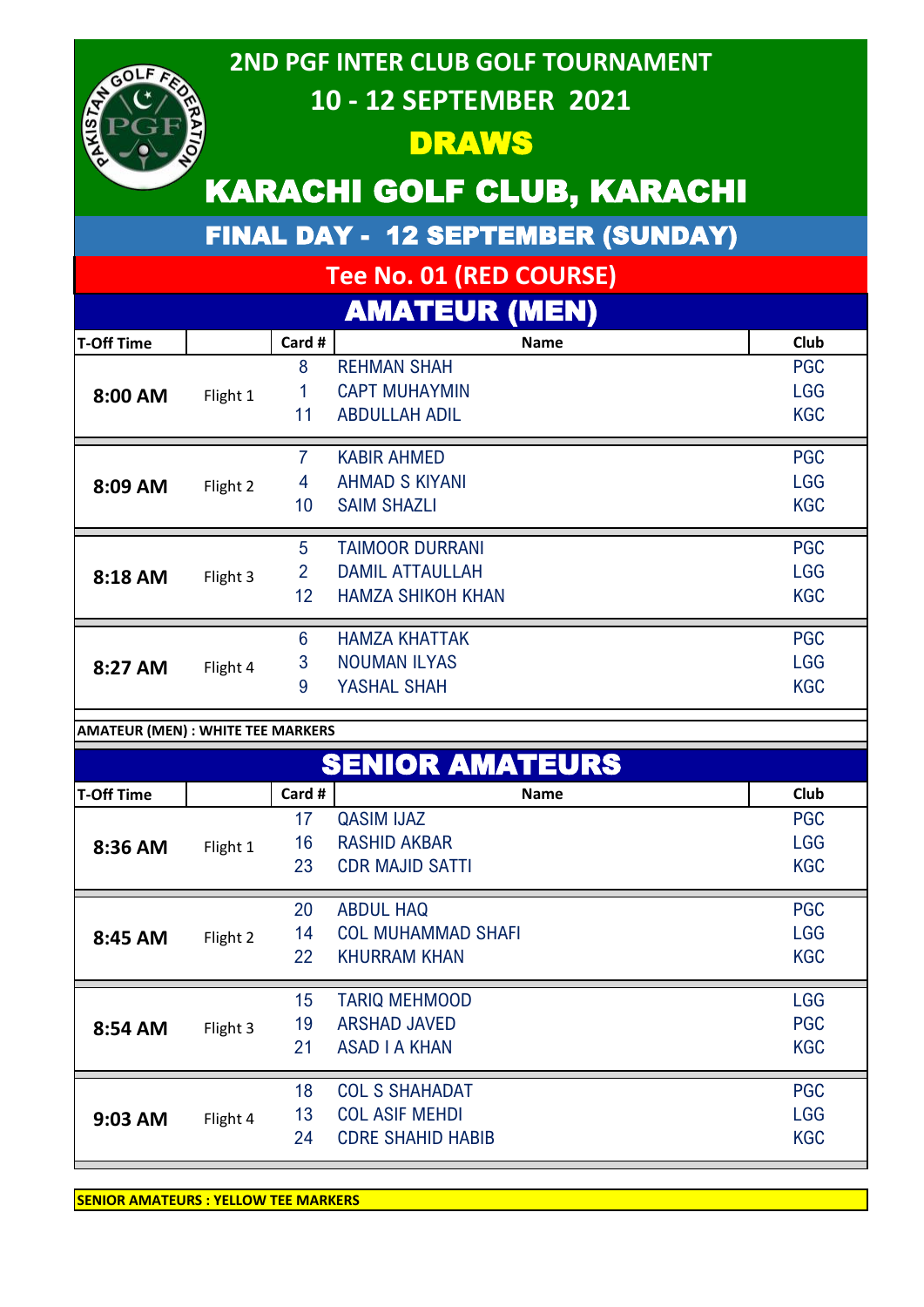| GOLF,<br>$\mathbf{z}_{k}$       |          |        | <b>2ND PGF INTER CLUB GOLF TOURNAMENT</b><br>10 - 12 SEPTEMBER 2021 |            |
|---------------------------------|----------|--------|---------------------------------------------------------------------|------------|
|                                 |          |        | DRAWS                                                               |            |
|                                 |          |        | <b>KARACHI GOLF CLUB, KARACHI</b>                                   |            |
|                                 |          |        | <b>FINAL DAY - 12 SEPTEMBER (SUNDAY)</b>                            |            |
|                                 |          |        | Tee No. 01 (RED COURSE)                                             |            |
|                                 |          |        | <b>JUNIOR BOYS (15 - 18 YEARS)</b>                                  |            |
| <b>T-Off Time</b>               |          | Card # | <b>Name</b>                                                         | Club       |
|                                 | Flight 1 | 30     | <b>M RAZAULLAH</b>                                                  | <b>PGC</b> |
| 9:12 AM                         |          | 27     | <b>MUHAMMAD ASLAM RANA</b>                                          | <b>LGG</b> |
|                                 |          | 25     | <b>DANIYAL KHAN</b>                                                 | <b>KGC</b> |
|                                 |          | 29     | <b>BASIL UR REHMAN</b>                                              | <b>PGC</b> |
| 9:21 AM                         | Flight 2 | 32     | <b>JAMSHED MATLOOB</b>                                              | <b>LGG</b> |
|                                 |          | 26     | <b>SAMIR RIZWAN FEROZ</b>                                           | <b>KGC</b> |
|                                 |          | 28     | <b>LARAIB UR REHMAN</b>                                             | <b>PGC</b> |
| 9:30 AM                         | Flight 3 | 31     | <b>TAYYAB TAHIR</b>                                                 | <b>LGG</b> |
|                                 |          | 33     | <b>SAMEER SAYEED</b>                                                | <b>KGC</b> |
| JUNIOR BOYS : WHITE TEE MARKERS |          |        |                                                                     |            |